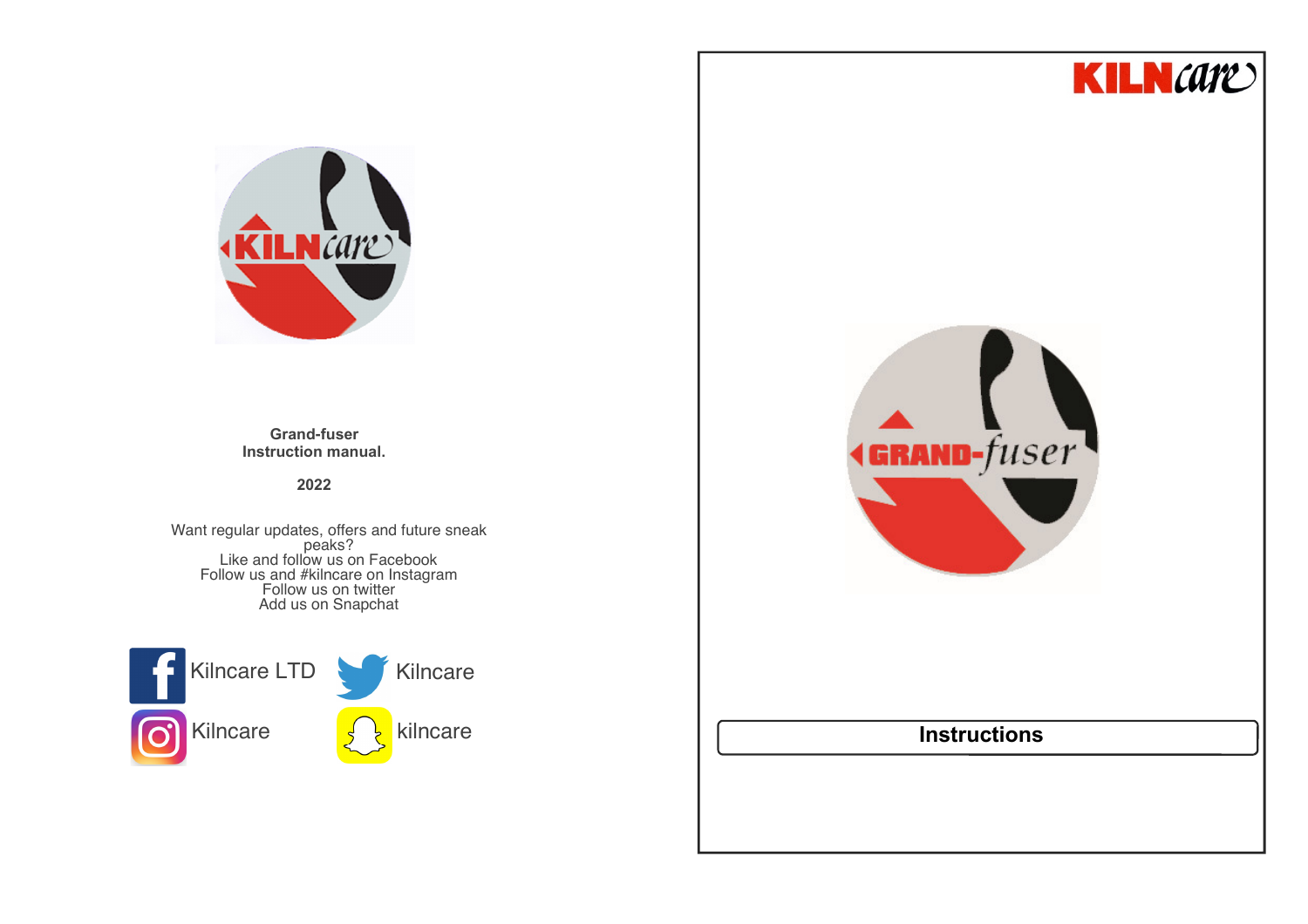**glasswork.**



**We hope you will have many years happy use out of your kiln.** 

**The Grand-fuser is one of the most advanced fusing and slumping kilns available.** 

 **The kiln is packed full of features, all of which are explained in this manual.**

**Please read this manual fully to get to know your kiln before use.**

 **Index**

Page

- 2 Safety notices<br>4 For your record
- 4 For your records / Where to site your kiln
- 5 Splitting instructions<br>6 Electrical connection
- 6 Electrical connection
- 8 Looking after your kiln
- 9 Initial firing<br>10 Operation
- 10 Operation<br>11 KCR32C c
- 11 KCR32C controller instructions
- 16 Trouble shooting<br>18 Gas spring replac
- 18 Gas spring replacement<br>19 Contact us
- Contact us
- 20 Your notes
- 23 CE Certificate

### **Safety notices**

Your Grand-fuser is designed and built to meet all European Directives and<br>British Standards

 However, as with all kilns, there are certain measures that you must take to achieve optimum safety.

**Electricity**

The Grand-fuser meets all Electrical Safety Directives, including a lid safety switch.

However, the kilns are electric and as such certain measures should be taken.

Keep the kiln dry.



# **European Declaration of Conformity.**

**Kilncare Limited, The Kiln Works, 907 Leek New Road, Baddeley Green, Stoke on Trent, Staffordshire, England, ST2 7HQ.**

We declare that the equipment described below was manufactured ourselves to comply with directives listed.

 We do not give any assurance that the equipment is suitable for any purpose other than that listed below and must be operated and maintained in accordance with our operating instructions.

> **Products.**Grand-fuser.

**Directives.**

 LVD - Low Voltage Directive 2006/95/EC. EMC - Electromagnetic Compatibility Directive 2004/108/EC.# #The equipment is intended for use only in premises having a service current capacity of 100 A per phase, supplied from a distribution network having a nominal voltage of 400/230 V, The user should determine in consultation with the supply authority, if necessary, that the service current capacity at the interface point is sufficient for the equipment.

**Harmonized Standards.**BS EN 1088:1995+A2:2008, BS EN 55014-1:2006, BS EN 55014-2:1997.

> **Description.** Glass fusing and slumping Kiln.

**Purpose of use.** Glass fusing, slumping and colouring up to the maximum temperature stated on the kiln data plate.

> **Product serial number.**As per affixed data plate.

> > **Manufacture year.**2022.

Technical documentation is held for this product.

 Lee Sherwin,Director,

Shower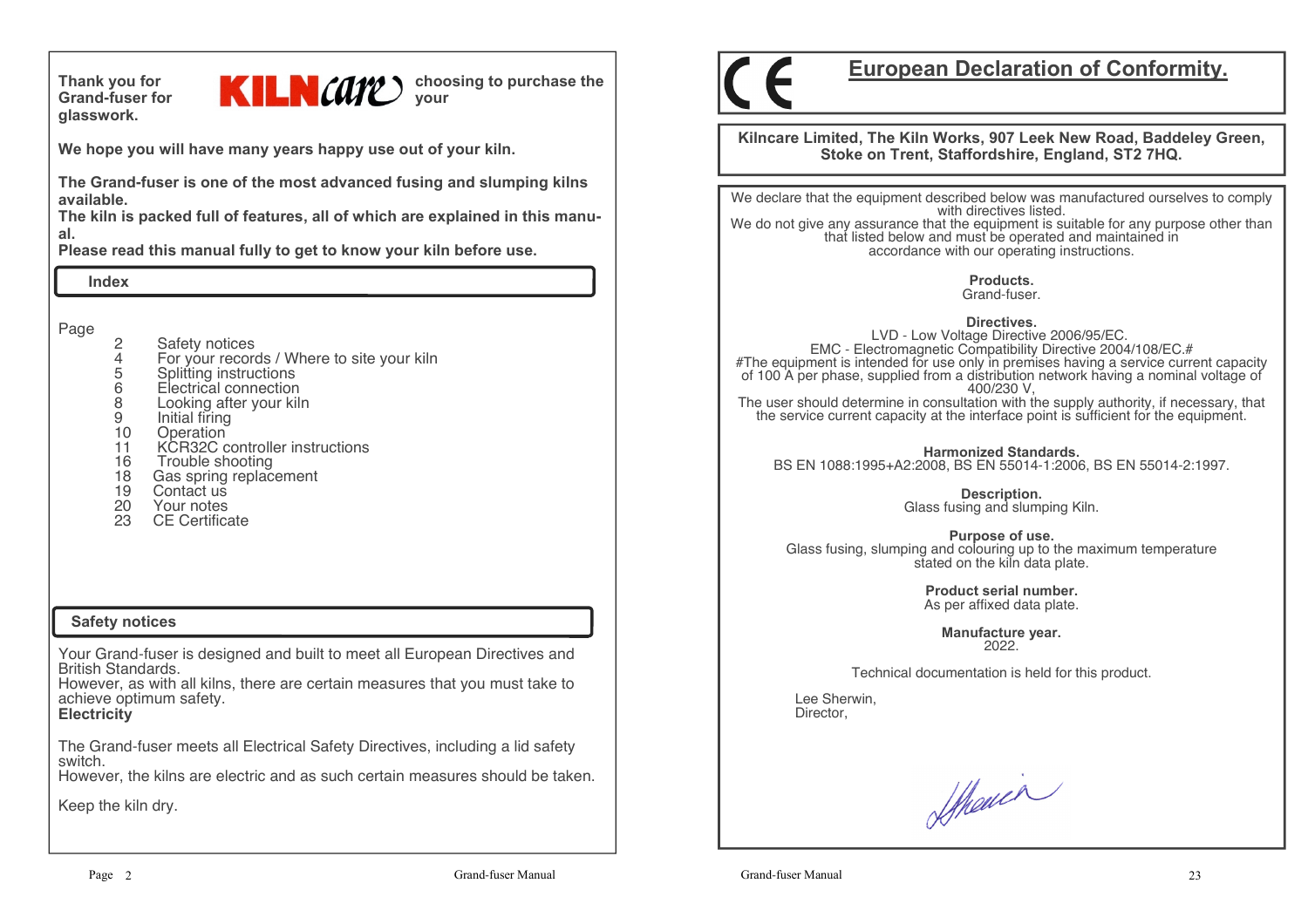Never attempt to remove any of the kiln covers or do any repair work when the kiln is plugged into, or connected to the mains electricity supply.

Never use the kiln if external cables are damaged.

Have the kiln tested by a competent person at **least every 12 months.**

## **Hot Surfaces**

 The kiln will have hot surfaces. Do not touch the kiln when it has been on for any period of time as the case temperatures will rise with time.

KEEP PETS AND CHILDREN AWAY FROM THE KILN DURING ITS FULL CYCLE AND UNTIL COOL.

Keep the kiln clear of flammable items such as curtains etc.

## **Safe loading**

Never attempt to load the kiln until the lid is in the fully open position.

Never attempt to over reach when loading larger pieces of glass, always request assistance.

Remember, check before fully closing the chamber that the glass or any other medium is clear of the door seal as it closes.

Always ensure that the work and any associated moulds or firing apparatus are not taller than the height from the bed to the bottom of the elements or element tube breakage way result on closing the lid.

**Your new arrival**

For your recordsDate of purchase. \_\_\_\_\_\_\_\_\_\_\_\_\_\_\_\_\_\_\_\_\_\_\_

Company purchased from \_\_\_\_\_\_\_\_\_\_\_\_\_\_\_\_\_\_\_\_

First date of use

**Unpacking your kiln**

 Once unpacked please show consideration to the environment when disposing of your kiln packaging.

**Where to install your kiln**Position the kiln allowing a minimum of 30cm clearance around both sides. The

—————————————————————————————-

—————————————————————————————

—————————————————————————————- ————————————————————————————— —————————————————————————————

—————————————————————————————

—————————————————————————————–

—————————————————————————————-

 $\frac{1}{2}$  , and the contribution of  $\frac{1}{2}$  , and  $\frac{1}{2}$  , and  $\frac{1}{2}$  , and  $\frac{1}{2}$  , and  $\frac{1}{2}$  , and  $\frac{1}{2}$ 

—————————————————————————————

 $\mathcal{L}=\{x\in\mathcal{L}^{\infty}\mid x\in\mathcal{L}^{\infty}\}$  , where  $\mathcal{L}=\{x\in\mathcal{L}^{\infty}\mid x\in\mathcal{L}^{\infty}\}$ 

—————————————————————————————

 $\mathcal{L}=\{x_1,\ldots,x_n\}$  , we can assume that the contribution of  $\mathcal{L}=\{x_1,\ldots,x_n\}$ 

-————————————————————————————–

-————————————————————————————–

—————————————————————————————-

—————————————————————————————-

—————————————————————————————

 $\mathcal{L}=\{x\in\mathcal{L}^{\infty}\mid x\in\mathcal{L}^{\infty}\}$  , where  $\mathcal{L}=\{x\in\mathcal{L}^{\infty}\mid x\in\mathcal{L}^{\infty}\}$ 

—————————————————————————————

 $\mathcal{L}=\{x_1,\ldots,x_n\}$  , we can assume that the contribution of  $\mathcal{L}=\{x_1,\ldots,x_n\}$ 

—————————————————————————————–

 $\mathcal{L}=\{x_1,\ldots,x_n\}$  , we have the set of  $\mathcal{L}=\{x_1,\ldots,x_n\}$  , we have the set of  $\mathcal{L}=\{x_1,\ldots,x_n\}$ 

—————————————————————————————-

—————————————————————————————

 $\frac{1}{2}$  , and the contract of the contract of the contract of the contract of the contract of the contract of the contract of the contract of the contract of the contract of the contract of the contract of the contract

—————————————————————————————

—————————————————————————————-

—————————————————————————————

—————————————————————————————- —————————————————————————————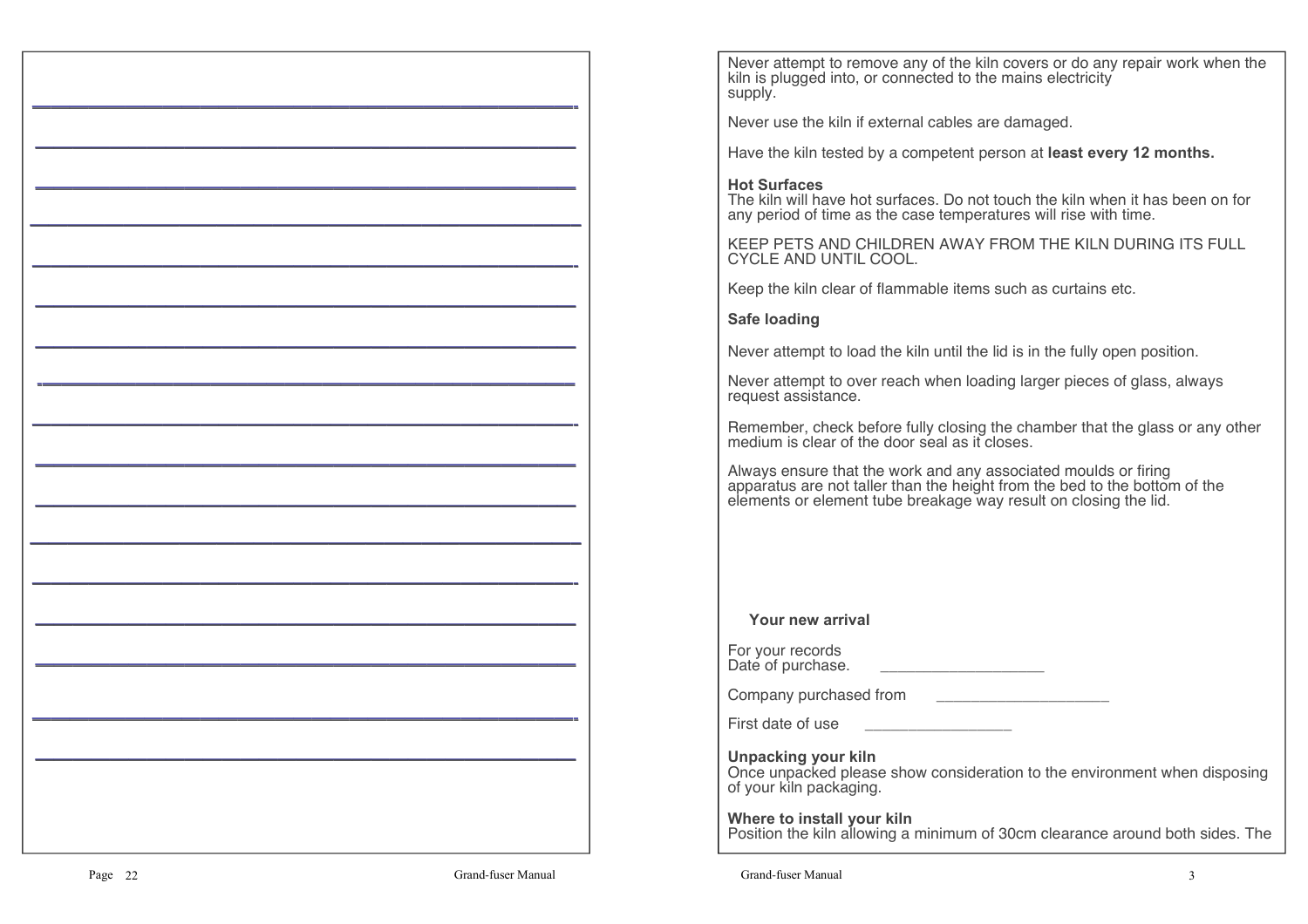kiln casing will get hot and so any combustible material must be kept at a safe distance. Never leave combustible materials on the kiln lid or touching the kiln during a firing.

Do not site the kiln close to flammable items such as curtains etc.

The floor must be capable of carrying the weight of the kiln.

Consideration must also be given to the ceiling area above the kiln as heat will radiate upwards from the kiln.

I**MPORTANT**. The top of the lid and the side cover box of the

 Grand-fuser will see high temperatures so careful consideration must be given to siting with

 regard to the safety of children and pets. It is advised that the kiln is left untouched until the kiln has finished it's given program and fully cooled. Remember, whilst the kiln is cooling it may be possible that the external case temperature actually increases.

Do not site the kiln outside.

It is advised to site the kiln in a room that has ventilation.

 After the first couple of firings there is almost no emissions from the kiln but there will always be vapour etc released by whatever you are firing in the kiln, especially stains so room ventilation is always advisable.

 The type of room venting required depends on many factors and so it is best to contact a ventilation specialist if in any doubt.

## **Splitting instructions**

The Grand-fuser can be split to enable the kilns to be installed into rooms and studios with limited access.

 **Before splitting the kiln it is essential that a selection of photographs are taken of the kiln with the lid in the open closed positions from various angles. This can not only help with re-assembly but the pictures may also be required by Kilncare in the event of a guarantee claim.**

 To split the kiln down the first and most important part of the process is to remove the gas struts. This MUST be done with the kiln lid in the fully open. position. 1 person (more on larger models) will need to hold the kiln lid in the

fully open position whilst another removes the gas springs.<br>EXTREME CARE MUST BE TAKEN to ensure that once the gas struts are re-<br>moved that the lid does not try to snap the kiln shut by flipping up the front of the bed. Once you are happy that the necessary precautions have been taken to ensure safety during this process then the clips can be removed that hold the gas struts on.

The bottom section of the gas strut attaches to the kiln via a ball joint type fitting. Around the bottom or "knuckle" of the gas strut there is a small clip that recesses around the collar of the knuckle. Unclip then remove the clip. Using a suitable implement apply a slight leverage between the knuckle and the kiln bed as close to the ball joint as possible. The gas spring will free itself. Then do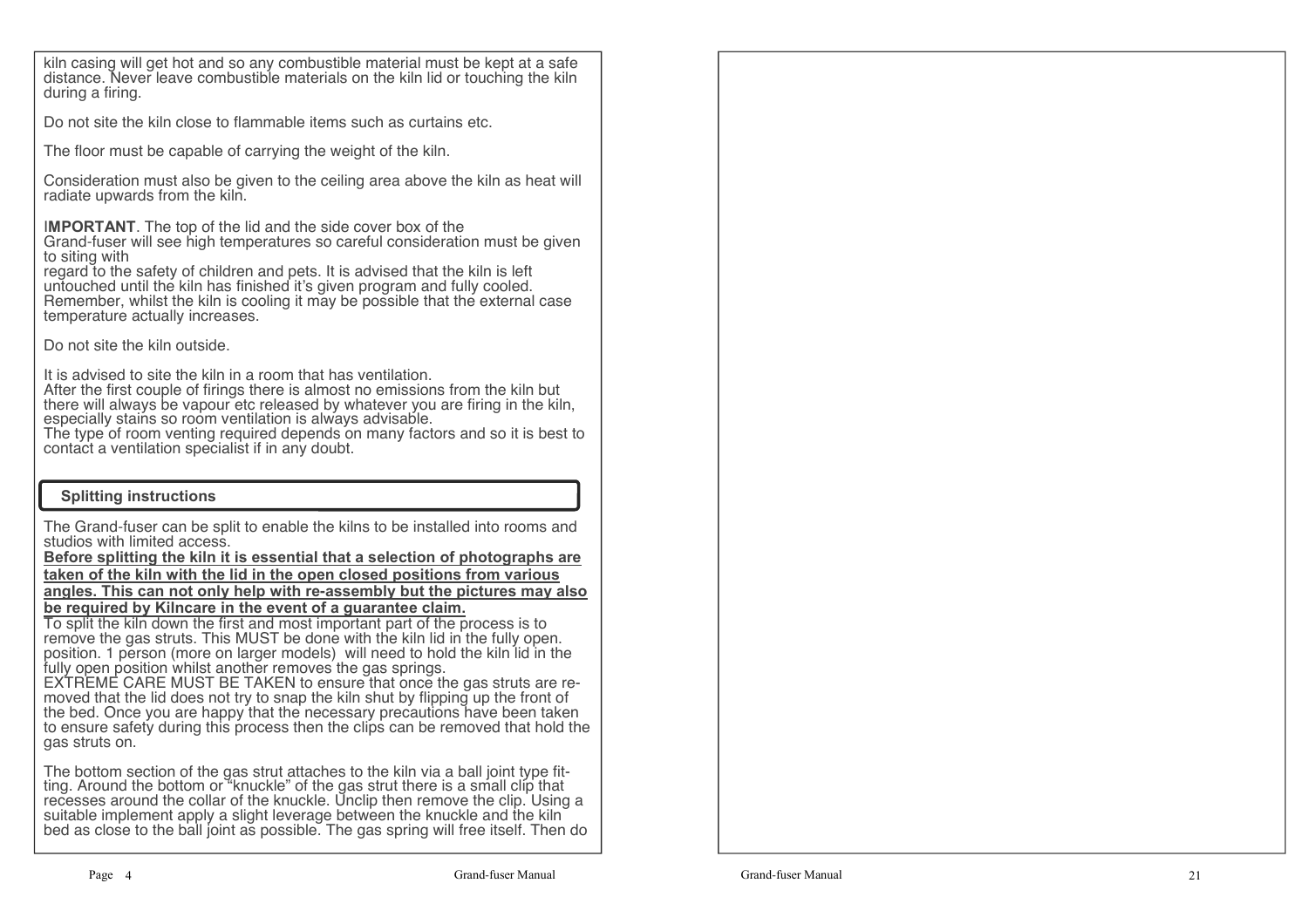|           |                    | the oth                                                           |
|-----------|--------------------|-------------------------------------------------------------------|
|           |                    | Refit th                                                          |
|           |                    | Gently<br>bed in                                                  |
|           |                    | Now re                                                            |
|           |                    | Discon<br>unders                                                  |
|           |                    | Unplug                                                            |
|           |                    | Remoy<br>of the I<br>somew<br>Unplug<br>The ch<br>REME<br>such, s |
|           |                    | The kil<br>the bri                                                |
|           |                    | Once i<br>MUST<br>retenti<br>disloca<br>re-fittin                 |
|           |                    | It is im                                                          |
|           |                    | Before<br>and re                                                  |
|           |                    | Ele                                                               |
|           |                    | The GI                                                            |
|           |                    | If the k<br>supplie                                               |
|           |                    | The el                                                            |
|           |                    | Your G<br>supply<br>nection                                       |
| Page $20$ | Grand-fuser Manual | Gr                                                                |

er side.

he clips into the knuckle for safekeeping.

and carefully lower the kiln chamber until it is seated safely on the kiln its closed position.

emove the hinges. Simply loosen all the pins and remove them.

nect the earth bonding wire between the rear leg of the kiln and the side of the electric power box.

q the thermocouple from the top of the electric power box.

ve the electric power box which is fixed with 4 pins that screw into the back box from under the kiln floor. Place or temporarily attach the electric box where safe on the kiln chamber for safe keeping whilst in transit. In the target the thermocouple from the top of the electric power box. The chamber can now be lifted clear of the bed. Do not damage the seal.MBER, the rods that carry the elements are of Quartz composition and as severe shocks to the chamber must be avoided. amber will carry vertical or horizontal.

In bed will also carry horizontal or vertical although in the vertical position icks are liable to shift as they are not cemented together.

in position the kiln can be re-assembled in reverse. THE GAS SPRINGS BE FITTED LAST. Care must be taken to ensure that the safety retention clip is correctly fitted so guarding against accidental gas spring<br>dislocation. Check that the hinges are fitted with all the pins prior to ig of the gas springs.

It is are-fitted correctly and that that that the earth bonding inportant that the earth bonding.

final connecting it is advised that all electrical connections are checked tightened by a competent person.

## **Electrical connection**

rand-fuser will require connection to a suitable electrical supply.

 $\sin$  is to be used on a 3-phase supply a neutral must also be he

ectrical supply MUST have a sound earth connection.

Grand-fuser is supplied ready for connection to a 3-phase supply. If your supply is single phase then use the connection link fixed to the door of your conn panel.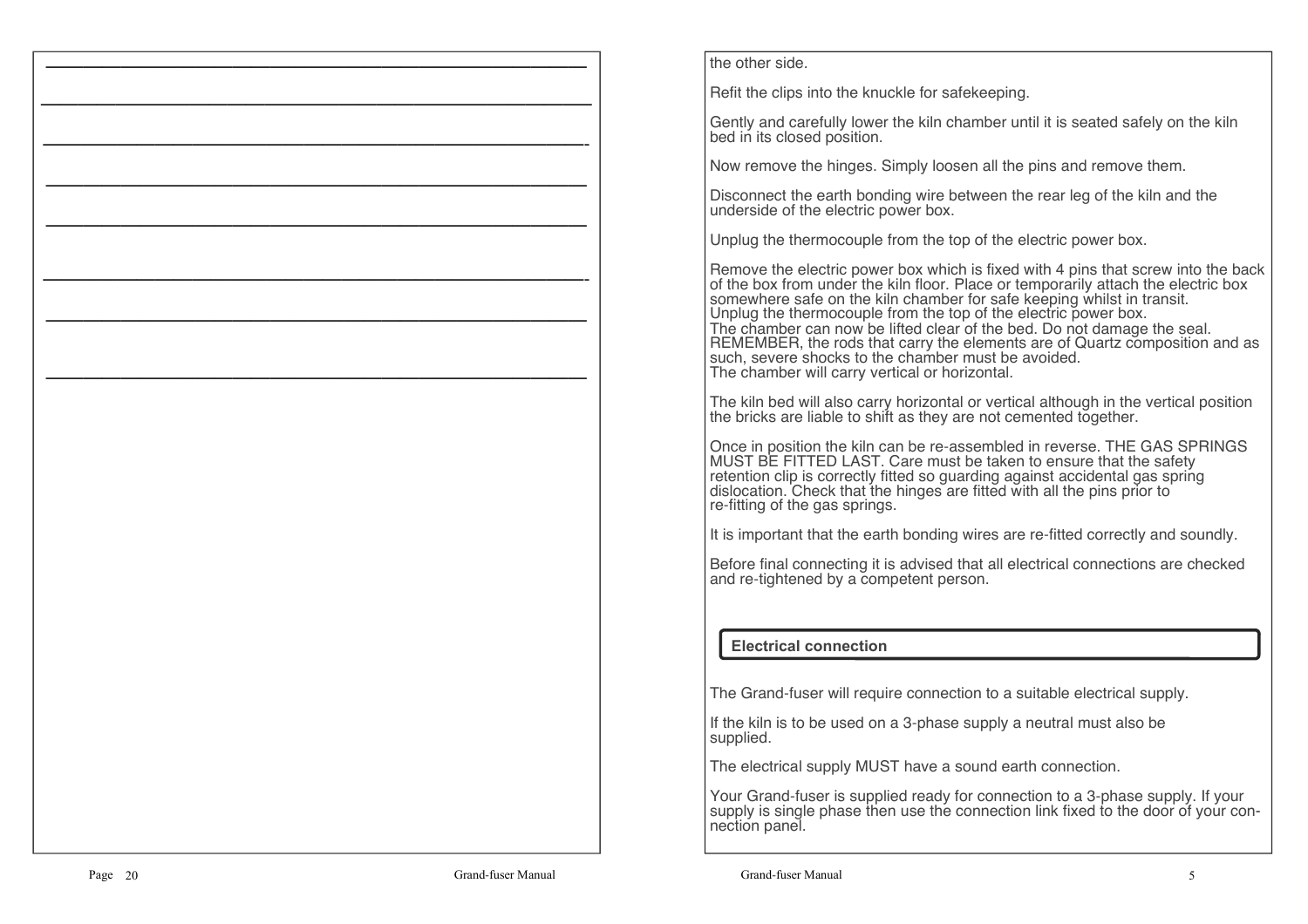The link fits across the 3 fused terminals as shown on the previous page in diagram 1.4. Make sure to tighten all 3 screws. We recommend that the centre terminal is then used to make your live connection with the wire siting under the fork rather than on top of it. The terminals are for use with cable of a size up to 10mm. REMEMBER that if the kiln is then

re-connected to a 3-phase supply then the link MUST be removed.

The blue and green terminals are for Neutral and Protective Earth respectively. As always we recommend that the connections are done by a qualified electrician**.**

#### **Portable Appliance Testing**  Diagram 1.4

 It is possible, depending on the type of establishment that the kiln is to be used in, that the kiln may be required to be Portable Appliance Tested along with other electrical items. It is important that the controller is disconnected before testing or there is a risk

of the high voltage associated with the test effecting the controller permanently.

On initial testing, the kiln may show a low insulation resistance reading, this is normal and will improve as the kiln dries.

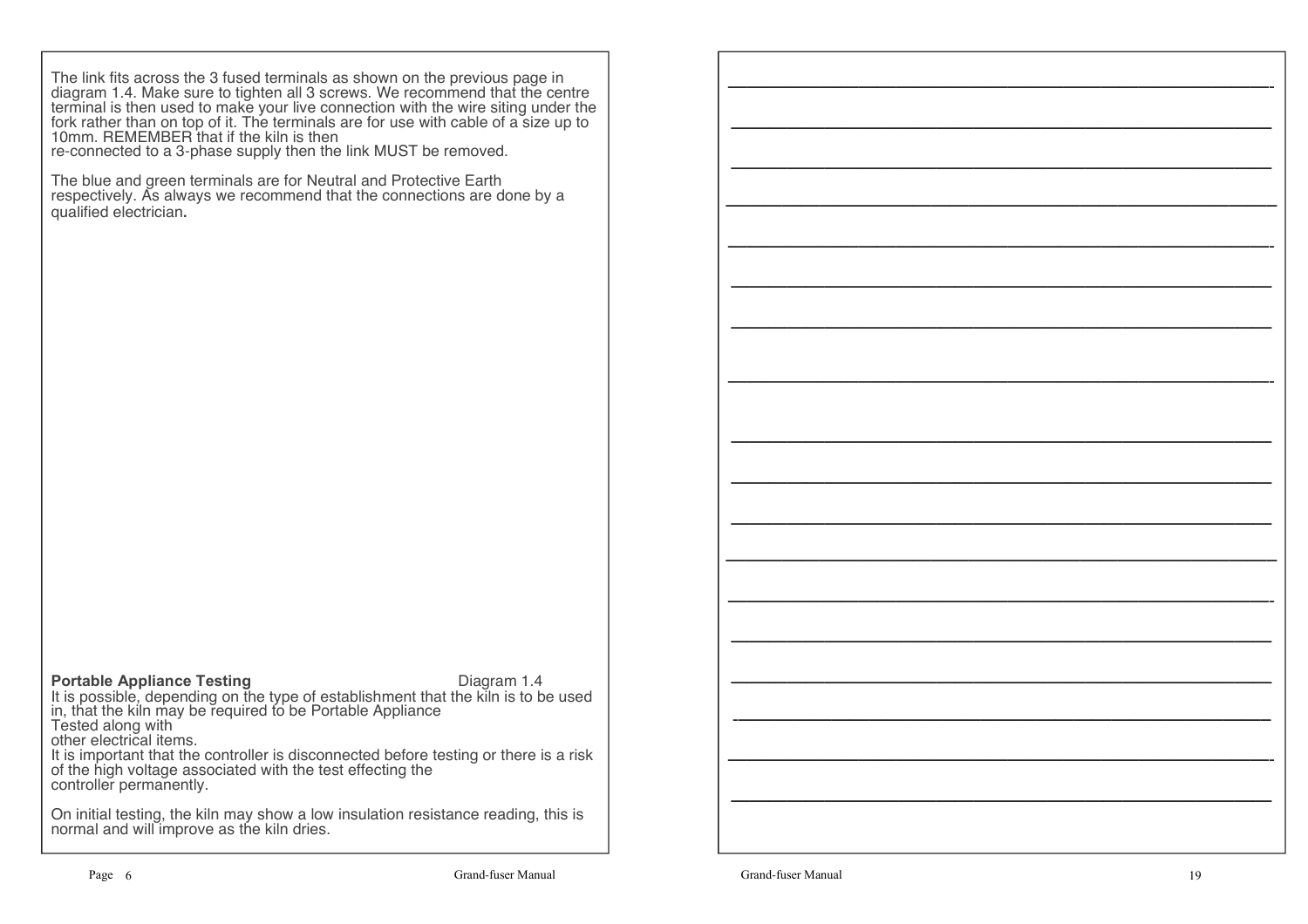### **Back up**

We pride ourselves on our back up and after sales service and so in the unlikely event of any problems please do not hesitate to call our staff for friendly help and advise.

### **Contact us**

**Kilncare ltd, The Kiln Works, 907 Leek New Road, Baddeley Green, Stoke on Trent, Staffordshire, ST2 7HQ, Tel 01782 535915, Fax 01782 535338,**

**E-mail sales@kilncare.co.uk, Web www.kilncare.co.uk**

 **Notes**



Kilns are porous by nature and will absorb moisture from the atmosphere,

 especial if the kiln is new or has had a period of inactivity.Periods of testing will be stipulated by the testing body.

### **KILNS AND R.C.D. "TRIPS"**

 Due to the reasons stated above and to insulation material properties, a certain amount of leakage to earth will probably be evident, therefore the fitting of a 30ma R.C.D. in the circuit can create a fault condition at low temperatures if the kiln is damp, at higher temperatures as the kiln insulation heats up, when first fired or used after a long period of inactivity.

This problem is relatively rare but can be solved by the fitting of a 100ma<br>R.C.D.

Consult us or a fully qualified electrician for advise.

### **Looking after your kiln**

A well-built kiln requires very little maintenance. Certain common sense tasks will certainly help its life such as cleanliness and careful use. Keep the area of the door seal clear of any separating material or any other objects as once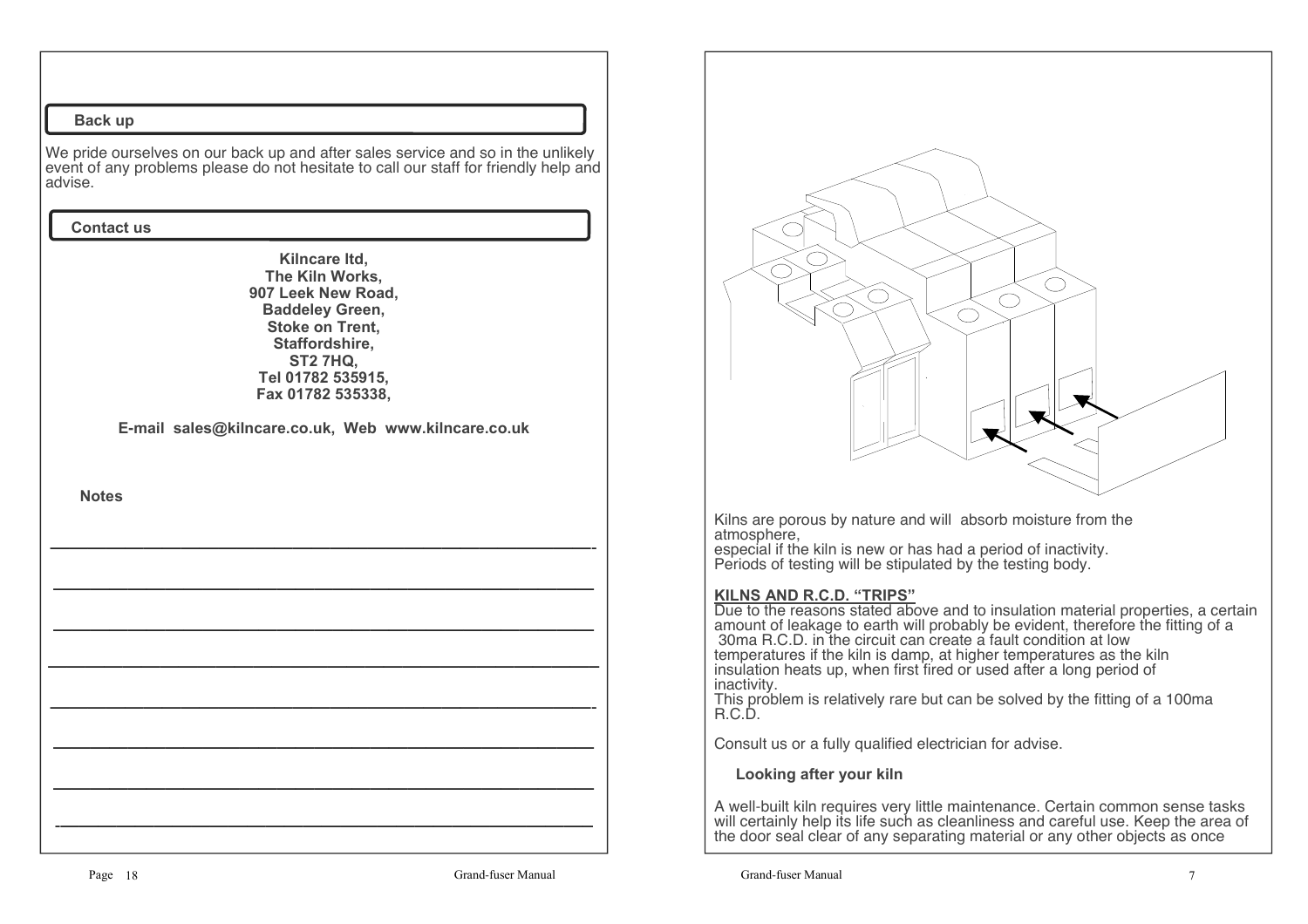damaged the seal will need to be repaired or replaced.

Regular inspections of the gas springs that assist with the lifting of the Chamber is essential.

Check that the fixing points are still tight and are sitting level,

 Check that the heads of the gas springs are still in line and are also tight. Check that there is not an excessive amount of oil around the shaft/rod of the spring. A small amount of lubricating oil on the shaft is usual.

The gas spring inspections should be carried out weekly.

 If there are any doubts over the condition of the gas springs then do not use the kiln and immediately contact Kilncare.

Keep the kiln dry and away from sources of water. REMEMBER, the kiln is for fusing and slumping and will also fire stained glass colours. IT IS NOT A fusing and slumping and will also fire stained glass colours. IT IS NOT A MOULD DRYER. Moulds used for slumping contain a huge amount of water, it is recommended that the mould is thoroughly dried prior to insertion in the kiln. The kiln will operate with a wet mould in it but the kiln was not designed to expel large quantities of water vapour from its chamber even though the top and sides have moisture removing features. Continued use of wet moulds in the kiln chamber could result in premature deterioration of the kiln structure.

Care must be taken not to load the kiln to a height that will result in the elements being closed on to the load. This invariably results in broken element tubes. The same applies to the thermocouple that sticks through the back wall into the chamber.

 When shutting the kiln lid, gently operation will also prevent accidents, even though the lid operation is dampened by the gas dampers.

 Depending on use it advisable to check all electrical connections are tight every 6 months or so and that no cables are discolouring due to heat.

# **Initial firing**

Before using the kiln it is advisable to fire the kiln empty to a

 temperature of 600 degrees centigrade at a rate of around 200 degrees per hour.

Have the automatic dampers in the open position by programming them to be <br>so with the KCR32C.

This will dry and "settle" the kiln.

 On the first firings, a slight odour will be emitted, this is the remnants of binding resins in the boards and should stop after two or three firings depending on temperature of the firings.

For this initial firing we recommend that the kiln is in a well ventilated area.

We suggest that prior to the initial firing, that you read this instruction manual, and the controller manual to ensure you are familiar with all

aspects of the kiln and usage of the kiln controller.

 We also recommend that the kiln controller is set to fire the kiln at full power to a low temperature and then end, say 50 degrees, whilst being monitored to ensure that it is switching off the kiln and that no problems have occurred

during transport.

At such low temperatures the kiln will overshoot the set point

Remove the clip that is inserted around and through the knuckle joint at either end of the spring. Keep the clip safe in case you loose one of the new ones. Also remove the clips from the new gas spring and keep it safe.

By applying gentle pressure to the knuckle clip it off the shoulder joint that is bolted to the kiln bed. Do not apply pressure to the spring shaft or main cylinder. A large screw driver works well for getting behind the knuckle then gently prizing off.

Now do the same at the top of the spring and the gas spring will be free.

Offer the new spring to the top knuckle and tap it on, again, only tapping the shoulder joint. The fatter cylinder of the tube always fits at the top. Refit the knuckle clip to the top.

Offer up the bottom knuckle to the bottom shoulder and repeat the process.

 If the gas spring is now secured in place then the assistance to hold the lid raised can now be removed.

The gas spring will now need to be pressurised.

 Where the top knuckle joins to the top of the main cylinder there is a small Allen key valve.

 Using the Allen key provided, release pressure from the valve. It is recommended that this is done in small quarter turns and each turn lasting a second or less before being closed again,

After each couple of releases try to close the lid.

As you get nearer to having a balanced close, shorten the time the valve is released for.

 ONCE TOO MUCH PRESSURE IS LET OUT IT CANNOT BE REPLACED.

When you are happy that the gas springs are applying equal pressure ensure that the valve it tightly closed.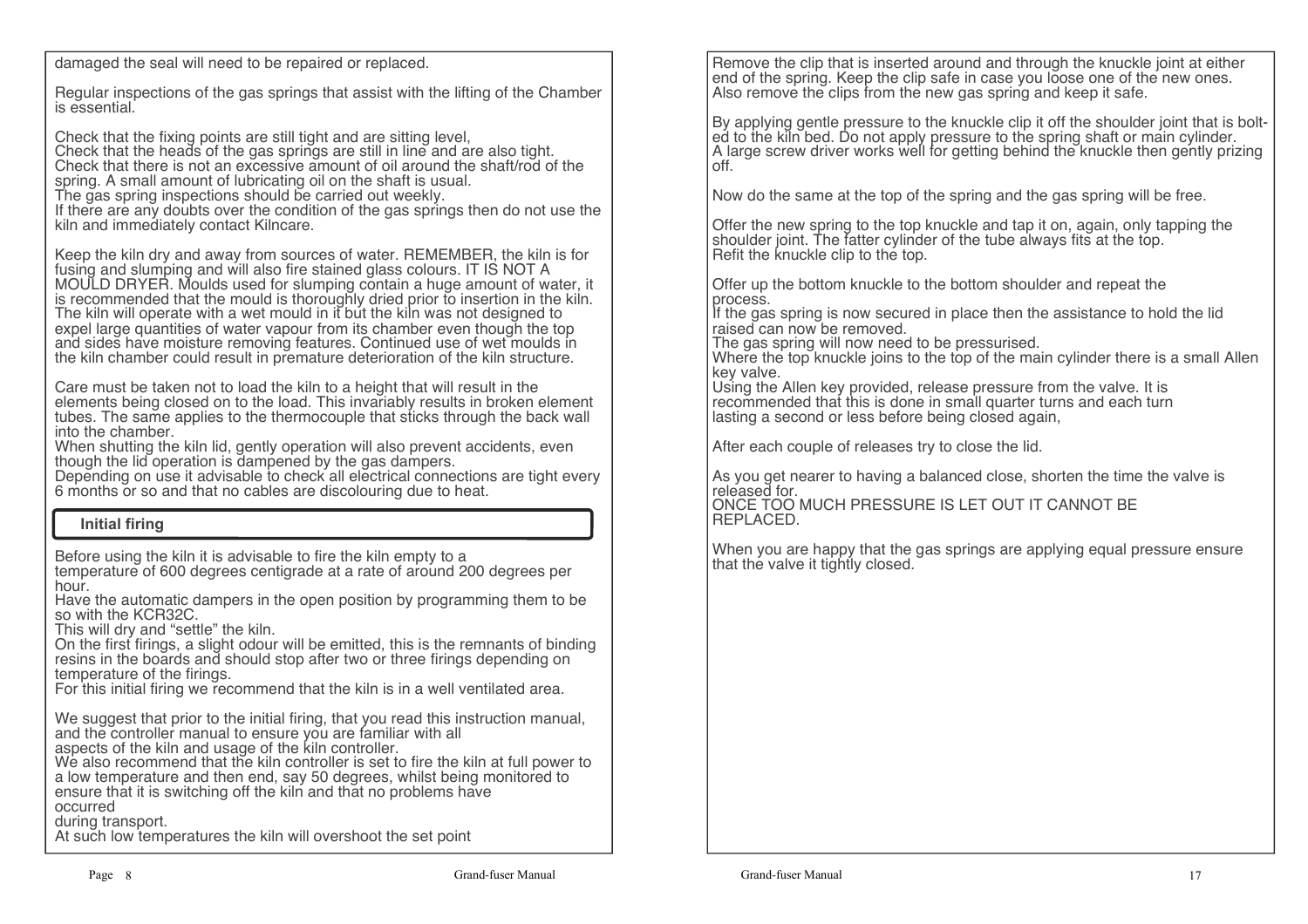The seal comprises of non-ceramic fibre strips. Remove the damaged strip. The strips are not fixed into place by any adhesive but are simply compressed into position by the retaining frame. The seal strip willremove easily.

 Offer the new strip to its position and tuck the ends behind the insulation boards, use the remaining strips as a guide.

The retaining frame can now be refitted either by offering it up to the open lid or by lying the frame on the bed and carefully lowering the lid down onto it.

## **Uneven heating**

 Check that all the elements are working, there are no power failures, the main fuses, the lid safety switch, the condition of the cabling and mains isolator. 9 times out of 10 an uneven kiln is caused by a kiln power failure leading to a section of the elements not running correctly.

The above checks will need to be made by a competent kiln engineer.

Check the condition of the lid seal.

Check that the lid is sitting evenly to the bed and that the clamp is still working effectively.

Check that the elements are still in good condition and that the coils have even spacing's between them and are not bunching to one side.

# **Roof vents not opening. (Optional Automatic Roof Vents)**

 **Check the event has been properly programmed with the red event light lit in the sections where you want the vents to be closed.**

# **Contact Kilncare.**

**Kiln lid sits high on one side or the lid is now heavy to lift.**

 Check around the lower sections of the gas spring lifters on each side of the kiln for oil.

It is normal to have a small amount of lubrication around the bottom,

 thinner shaft of the gas springs. If there is a problem it will very often start to drip oil onto the floor directly below the gas spring.

If this is the case the gas spring will need replacing.

The faulty gas spring will be on the side that is lowest when the kiln lid is shut.

# **Gas spring replacement**

To replace the gas spring raise the kiln to it's highest position.

 A second person can be used to hold the lid in it's up position whilst one of the springs is removed.<br>NEVER ATTEMPT TO REMOVE A GAS SPRING WHILST THE LID IS IN THE

CLOSED POSITION.

temperature by some amount.

 This is normal as the controller is set to full and not a controlled rate of climb. It may also cause the controller to show an Error message or code, again, this is normal as the controller may believe that the overshoot is caused by the kiln having a fault.

 This test is to ensure that the controller shuts the kiln power off, whether it be due to the correct temperature being reached or by it going into fault mode.

# **Control**

 The controller provided with the kiln will be the controller that the kiln was test fired with at our factory and so has already done a successful firing before you receive the kiln.

 The controller plugs into the kiln at a socket at the right hand side of the kiln on the front of the main electrics box.

The plug and socket are sided and so will only fit one way.

Only plug in the controller when the mains is turned off.

The controller mounting bracket mounts to the front right hand side of the kiln bed using the pins provided. The controller holster can be removed and fixed to the wall if preferred.

Please read the instructions on control before starting to use your<br>Grand-fuser.

 **Operation**

### **The vents**

There are vents in the front and roof of your kiln.

The vents are opened and closed manually via a vent flap. These flaps are filled with a non– dust dropping high temperature insulation pads, they removes the hazard of dust dropping whilst ceramic are inserted into the vents.

The vents on the front are spring loaded.

The vents can be used in any combination of ways and at any kiln temperature.

The stainless steel body of the vent flap will get very hot so only open and close the vents by holding the thermoplastic handles.

# **Optional Automatic Roof dampers**

 Your Grand-fuser may be fitted with automatic roof vents (dampers). The operation of these vents is controlled via the controller and is covered in the controller instructions under the section of "CONTROL RELAY" in the KCR32C manual. The sub-section directly relevant is called "EVENT" and not the "damper" section, although this section can be used if the user requires.

# **Loading**

Load the kiln with the glass items that are to be fired. Stay within the side walls and do not load onto the side wall as this will damage the lid seal.Remember glass will stick to the bricks so a separating medium must be used.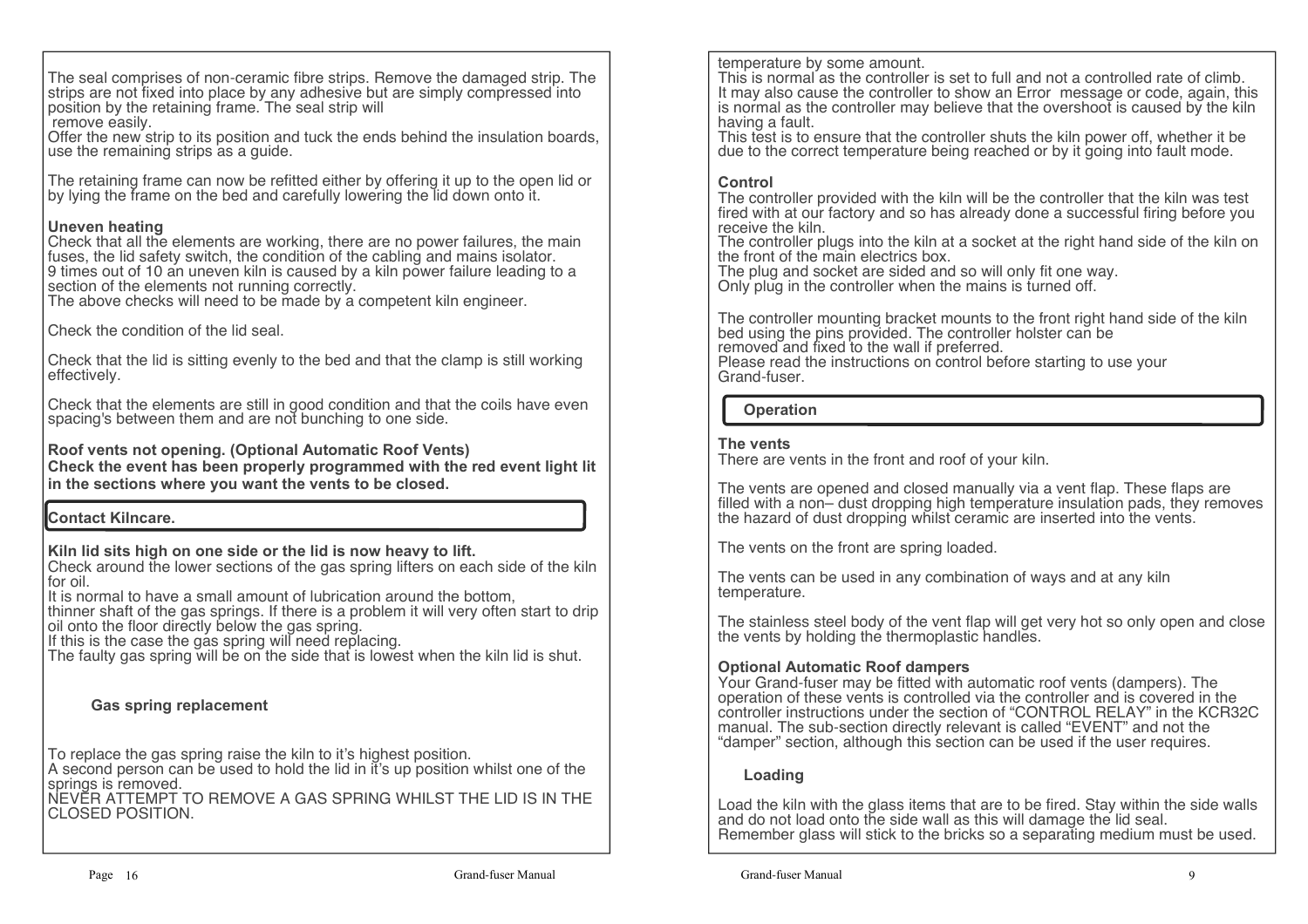This can take many forms including fibre paper or a refractory batt (shelf) or bats covered with batt wash.

 It is not necessary that a kiln shelf is used and the work can be placed straight on the kiln floor if a separator is used, such as fibre paper etc to keep the glass from sticking to the kiln floor bricks when hot.

 If a kiln shelf kitis to be used, it does not need to be raised from the kiln floor and the batt does not need to have a separator between itself and the kiln floor bricks.

Some users however do prefer to raise the shelves from the floor to allow a circulation of heat to the under side of the shelf.

 The glass will need a separator between itself and the batt for the same reasons as it need to be separated from the brick.

 The kiln bricks do not need to be painted with battwash, just protect the area where the glass can touch the bricks with a separator.

Once the kiln has been loaded with the glass to be fired, lower the lid and clamp shut the clasp/s to ensure the lid seal remains tight throughout the firing.

Turn on the electrical supply. A click will be heard from the rear of the kiln, this is the safety circuit contactor and is normal.

If no display is illuminated on the controller then the controller may not be turned on at its own power on/off switch, consult your controller manual and turn the control on.

Enter the firing cycle and start the controller.

## **What to expect on the initial firing**

Once the controller has been started and it begins to power the kiln the orange, Heat On light will illuminate on the side panel of the Grand-fuser.

 The Grand-fuser is powered by a large Solid State Relay so as the kiln is turned on and off only the slight buzz of the elements may be heard. **The Solid Sate Relay runs hot and is cooled via the heavily vented area at the rear of the main power box on the lower right hand side of the kiln. These vent MUST be kept clear at ALL times.**

## **Safety contactor circuit**

 The Grand-fuser is fitted with a safety contactor as secondary back up against any failure that may occur with the kiln.

 The controller will recognise a fault and stop the kiln. Though this will protect the kiln, it will not protect the medium being fired from the effects of reaching the over temperature.

### **Kiln control instructions**

As standard, your Grand-fuser is supplied with the powerful KCR32C controller. For full instructions for the controller supplied with your kiln consult the separate instruction manual supplied with the controller

| Seg 5<br>Ramp<br>C/Hr<br>C/Hr<br>END<br>END<br>END<br>END<br>END<br>END<br>$rac{994}{8000}$<br>00:15<br>00:20<br>00:00<br>00:00<br>00:30<br>00:01<br>$\begin{array}{c} 894 \\ 804 \\ - 100 \\ - 100 \\ - 100 \\ - 100 \\ - 100 \\ - 100 \\ - 100 \\ - 100 \\ - 100 \\ - 100 \\ - 100 \\ - 100 \\ - 100 \\ - 100 \\ - 100 \\ - 100 \\ - 100 \\ - 100 \\ - 100 \\ - 100 \\ - 100 \\ - 100 \\ - 100 \\ - 100 \\ - 100 \\ - 100 \\ - 100 \\ - 100 \\ - 100 \\ - 100 \\ - 100 \\ - 100 \\ - 100 \\ - 100$<br>510<br>400<br>427<br>427<br>371<br>371<br>Seg 4<br>Ramp<br>CAH<br>CAH<br>END<br>END<br>182<br>182<br>150<br>83<br>26<br><b>DZ</b><br>gox<br>Boar<br>Sophi<br>Sophi<br>00:45<br>00:15<br>00:40<br>00:10<br>00:10<br>00:00<br>00:00<br>00:01<br>ဝေ့<br>၁၀ နိုင်<br>၁၀ နိုင်<br>538<br>538<br>482<br>510<br>510<br>540<br>300<br>371<br>Seg <sub>3</sub><br>Rafe<br>CH<br>CH<br>CH<br><b>FULL</b><br><b>FULL</b><br><b>FULL</b><br><b>FULL</b><br><b>FULL</b><br>FULL<br>100<br>56<br>opa<br>Boat<br>Sopa<br>Sophie<br>00:10<br>00:12<br>00:20<br>00:20<br>01:00<br>00:30<br>00:10<br>00:30<br>Seg<br>Soak<br>Demp<br>C<br>795<br>482<br>840<br>700<br>804<br>540<br>780<br>516<br>Seg 2<br>Rafte<br>CA<br>CA<br>C<br><b>FULL</b><br><b>FULL</b><br><b>FULL</b><br><b>FULL</b><br>FULL<br>333<br>200<br>250<br>egT<br>808트<br>SOF<br>도트트<br>00:10<br>00:10<br>00:10<br>00:00<br>00:30<br>00:20<br>00:00<br>00:00<br>Seg1<br>Soak<br>Demp<br>538<br>538<br>640<br>500<br>510<br>570<br>677<br>704<br>Seg 1<br>Ramp<br>Rate<br>C/Hr<br>50<br>150<br>222<br>200<br>55<br>170<br>200<br>167<br>6mm System 96<br>Slump<br>6mm System 96<br>Fuse<br>6mm Bullseye<br>Slump<br>6mm Bullseye<br>Fuse<br>4-6mm Float<br>Glass Slump<br>4-6mm Float<br>Glass Fuse<br>Bottle Firing<br>Cycle<br>Program<br>Description<br>Low Stain<br>Prog<br>No.<br>N<br>S<br>4<br>5<br>စ<br>${}^{\circ}$<br>$\overline{ }$<br>$\overline{\phantom{0}}$ |  |  |  |  |  |             |
|------------------------------------------------------------------------------------------------------------------------------------------------------------------------------------------------------------------------------------------------------------------------------------------------------------------------------------------------------------------------------------------------------------------------------------------------------------------------------------------------------------------------------------------------------------------------------------------------------------------------------------------------------------------------------------------------------------------------------------------------------------------------------------------------------------------------------------------------------------------------------------------------------------------------------------------------------------------------------------------------------------------------------------------------------------------------------------------------------------------------------------------------------------------------------------------------------------------------------------------------------------------------------------------------------------------------------------------------------------------------------------------------------------------------------------------------------------------------------------------------------------------------------------------------------------------------------------------------------------------------------------------------------------------------------------------------------------------------------------------------------------------------------------------------------------------------------------------------------------------------------------------------------------------------------------|--|--|--|--|--|-------------|
|                                                                                                                                                                                                                                                                                                                                                                                                                                                                                                                                                                                                                                                                                                                                                                                                                                                                                                                                                                                                                                                                                                                                                                                                                                                                                                                                                                                                                                                                                                                                                                                                                                                                                                                                                                                                                                                                                                                                    |  |  |  |  |  | END         |
|                                                                                                                                                                                                                                                                                                                                                                                                                                                                                                                                                                                                                                                                                                                                                                                                                                                                                                                                                                                                                                                                                                                                                                                                                                                                                                                                                                                                                                                                                                                                                                                                                                                                                                                                                                                                                                                                                                                                    |  |  |  |  |  | 00.00       |
|                                                                                                                                                                                                                                                                                                                                                                                                                                                                                                                                                                                                                                                                                                                                                                                                                                                                                                                                                                                                                                                                                                                                                                                                                                                                                                                                                                                                                                                                                                                                                                                                                                                                                                                                                                                                                                                                                                                                    |  |  |  |  |  | 300         |
|                                                                                                                                                                                                                                                                                                                                                                                                                                                                                                                                                                                                                                                                                                                                                                                                                                                                                                                                                                                                                                                                                                                                                                                                                                                                                                                                                                                                                                                                                                                                                                                                                                                                                                                                                                                                                                                                                                                                    |  |  |  |  |  | 100         |
|                                                                                                                                                                                                                                                                                                                                                                                                                                                                                                                                                                                                                                                                                                                                                                                                                                                                                                                                                                                                                                                                                                                                                                                                                                                                                                                                                                                                                                                                                                                                                                                                                                                                                                                                                                                                                                                                                                                                    |  |  |  |  |  | 00.30       |
|                                                                                                                                                                                                                                                                                                                                                                                                                                                                                                                                                                                                                                                                                                                                                                                                                                                                                                                                                                                                                                                                                                                                                                                                                                                                                                                                                                                                                                                                                                                                                                                                                                                                                                                                                                                                                                                                                                                                    |  |  |  |  |  | 516         |
|                                                                                                                                                                                                                                                                                                                                                                                                                                                                                                                                                                                                                                                                                                                                                                                                                                                                                                                                                                                                                                                                                                                                                                                                                                                                                                                                                                                                                                                                                                                                                                                                                                                                                                                                                                                                                                                                                                                                    |  |  |  |  |  | <b>FULL</b> |
|                                                                                                                                                                                                                                                                                                                                                                                                                                                                                                                                                                                                                                                                                                                                                                                                                                                                                                                                                                                                                                                                                                                                                                                                                                                                                                                                                                                                                                                                                                                                                                                                                                                                                                                                                                                                                                                                                                                                    |  |  |  |  |  | 00.20       |
|                                                                                                                                                                                                                                                                                                                                                                                                                                                                                                                                                                                                                                                                                                                                                                                                                                                                                                                                                                                                                                                                                                                                                                                                                                                                                                                                                                                                                                                                                                                                                                                                                                                                                                                                                                                                                                                                                                                                    |  |  |  |  |  | 550         |
|                                                                                                                                                                                                                                                                                                                                                                                                                                                                                                                                                                                                                                                                                                                                                                                                                                                                                                                                                                                                                                                                                                                                                                                                                                                                                                                                                                                                                                                                                                                                                                                                                                                                                                                                                                                                                                                                                                                                    |  |  |  |  |  | <b>FULL</b> |
|                                                                                                                                                                                                                                                                                                                                                                                                                                                                                                                                                                                                                                                                                                                                                                                                                                                                                                                                                                                                                                                                                                                                                                                                                                                                                                                                                                                                                                                                                                                                                                                                                                                                                                                                                                                                                                                                                                                                    |  |  |  |  |  | 00.10       |
|                                                                                                                                                                                                                                                                                                                                                                                                                                                                                                                                                                                                                                                                                                                                                                                                                                                                                                                                                                                                                                                                                                                                                                                                                                                                                                                                                                                                                                                                                                                                                                                                                                                                                                                                                                                                                                                                                                                                    |  |  |  |  |  | 665         |
|                                                                                                                                                                                                                                                                                                                                                                                                                                                                                                                                                                                                                                                                                                                                                                                                                                                                                                                                                                                                                                                                                                                                                                                                                                                                                                                                                                                                                                                                                                                                                                                                                                                                                                                                                                                                                                                                                                                                    |  |  |  |  |  | <b>200</b>  |
|                                                                                                                                                                                                                                                                                                                                                                                                                                                                                                                                                                                                                                                                                                                                                                                                                                                                                                                                                                                                                                                                                                                                                                                                                                                                                                                                                                                                                                                                                                                                                                                                                                                                                                                                                                                                                                                                                                                                    |  |  |  |  |  | High Stair  |
|                                                                                                                                                                                                                                                                                                                                                                                                                                                                                                                                                                                                                                                                                                                                                                                                                                                                                                                                                                                                                                                                                                                                                                                                                                                                                                                                                                                                                                                                                                                                                                                                                                                                                                                                                                                                                                                                                                                                    |  |  |  |  |  | ၜ           |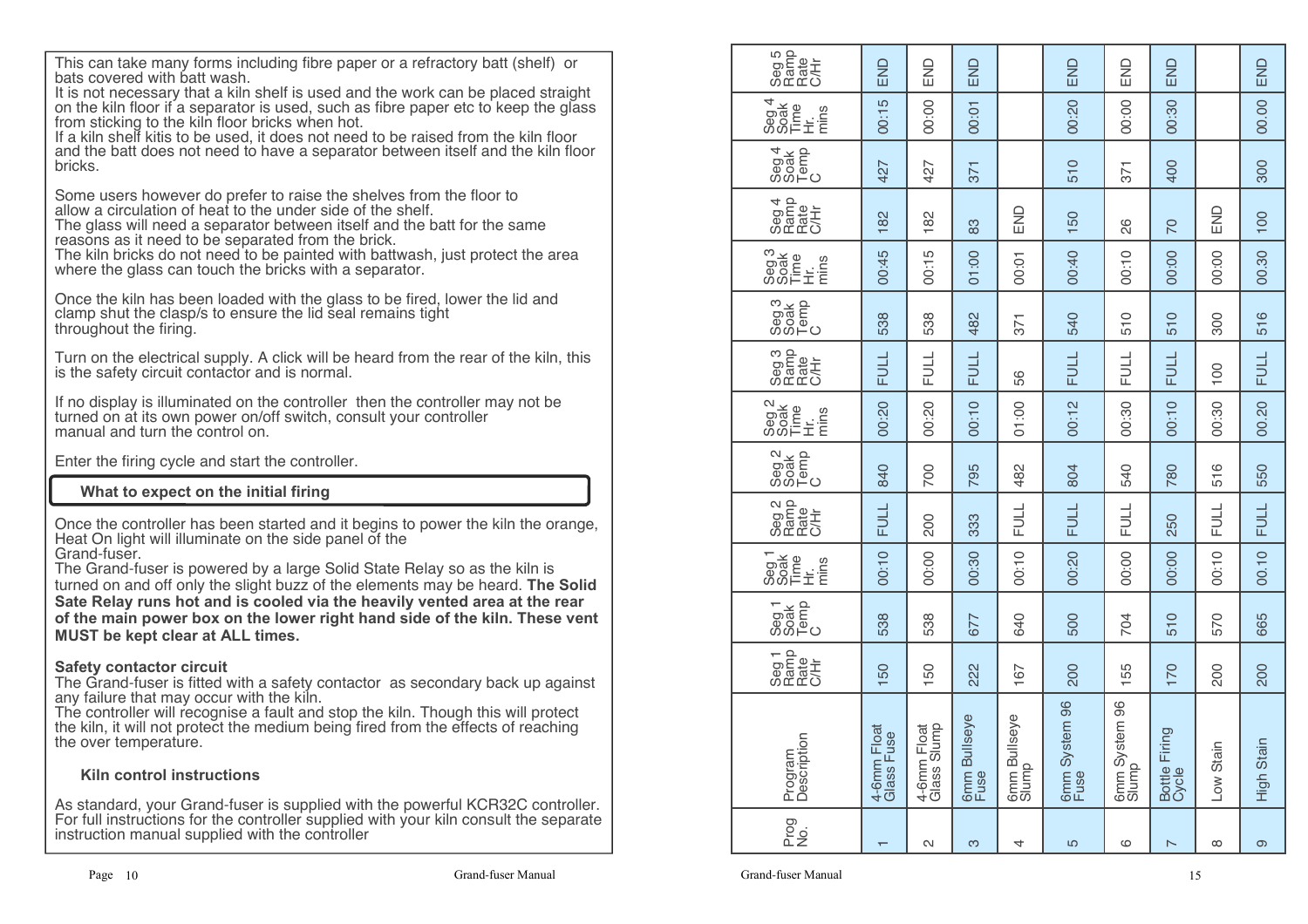| With the mains turned off, a competent person should be used to check the<br>condition of the two glass 1 amp fuses in the rear power box at low level at the<br>rear of the kiln. Access to these fuses is by using the door key<br>provided.                  |  |
|-----------------------------------------------------------------------------------------------------------------------------------------------------------------------------------------------------------------------------------------------------------------|--|
| If the above appear correct contact Kilncare.                                                                                                                                                                                                                   |  |
| The control is working correctly, is showing that the kiln is receiving power<br>but the kiln is not heating up.                                                                                                                                                |  |
| With the kiln unplugged, check the cable from the kiln to the controller for<br>damage.                                                                                                                                                                         |  |
| Check that the controller is securely plugged into the kiln.                                                                                                                                                                                                    |  |
| With the mains turned off, a competent person should be used to check the<br>condition of the internal wiring and electrical contact points.<br>If there is no obvious damage, then the kiln will need to be checked over with an<br>electrical meter.          |  |
| Check that the lid limit switch at the rear of the kiln is still securely fitted.<br>A competent person should check the heat fuse, which is situated with the ele-<br>ment connection panel on the side of the kiln lid.                                       |  |
| Controller shows an ERROR message.<br>Consult the controller manual and contact Kilncare.                                                                                                                                                                       |  |
| A crackling noise can be heard when the kiln is firing.<br>This will be a loose connection and needs to be fixed immediately by a<br>competent person.<br>Continued use will almost certainly result in the connection failing.                                 |  |
| Kiln is not reaching temperature or is slow.<br>This could be either an element failure, a burnt connection a loss of<br>supplied power or a component failure.<br>Get the kiln checked by a competent kiln engineer.                                           |  |
| Damaged seal.<br>The seal on the Grand-fuser can be replaced if it is damaged to the<br>extent that it starts to cause firing errors.                                                                                                                           |  |
| To replace the seal,                                                                                                                                                                                                                                            |  |
| Lower the kiln and close the lid clamp.                                                                                                                                                                                                                         |  |
| Now undo the tec screws around the lower section of the chamber that hold the<br>stainless seal retaining frame on. The tec screws can be<br>removed with a drill and a special attachment which is available from most tool<br>shops or a spanner can be used. |  |
| Raise the lid and carefully remove the stainless retaining frame.                                                                                                                                                                                               |  |

| <b>KCR32 instructions</b><br>On power up controller will go into test mode then after a few seconds will settle<br>down and show kiln temperature in the top display.<br>Before starting, make sure that only the top display is illuminated, if any other |                                                          |  |
|------------------------------------------------------------------------------------------------------------------------------------------------------------------------------------------------------------------------------------------------------------|----------------------------------------------------------|--|
|                                                                                                                                                                                                                                                            | lights are lit press the "start" key to extinguish them. |  |
| <b>Buttons index</b>                                                                                                                                                                                                                                       |                                                          |  |
| Start / stop                                                                                                                                                                                                                                               |                                                          |  |
| <b>Step</b>                                                                                                                                                                                                                                                |                                                          |  |
| <b>Back</b>                                                                                                                                                                                                                                                |                                                          |  |
| Up                                                                                                                                                                                                                                                         |                                                          |  |
| Down                                                                                                                                                                                                                                                       |                                                          |  |
| Function                                                                                                                                                                                                                                                   | Fn                                                       |  |
| Advance                                                                                                                                                                                                                                                    |                                                          |  |
| Pause                                                                                                                                                                                                                                                      | $\mathsf{I}$                                             |  |
| Event                                                                                                                                                                                                                                                      |                                                          |  |
| Information                                                                                                                                                                                                                                                | İ                                                        |  |
|                                                                                                                                                                                                                                                            |                                                          |  |
|                                                                                                                                                                                                                                                            |                                                          |  |
|                                                                                                                                                                                                                                                            |                                                          |  |
| To set a program                                                                                                                                                                                                                                           |                                                          |  |